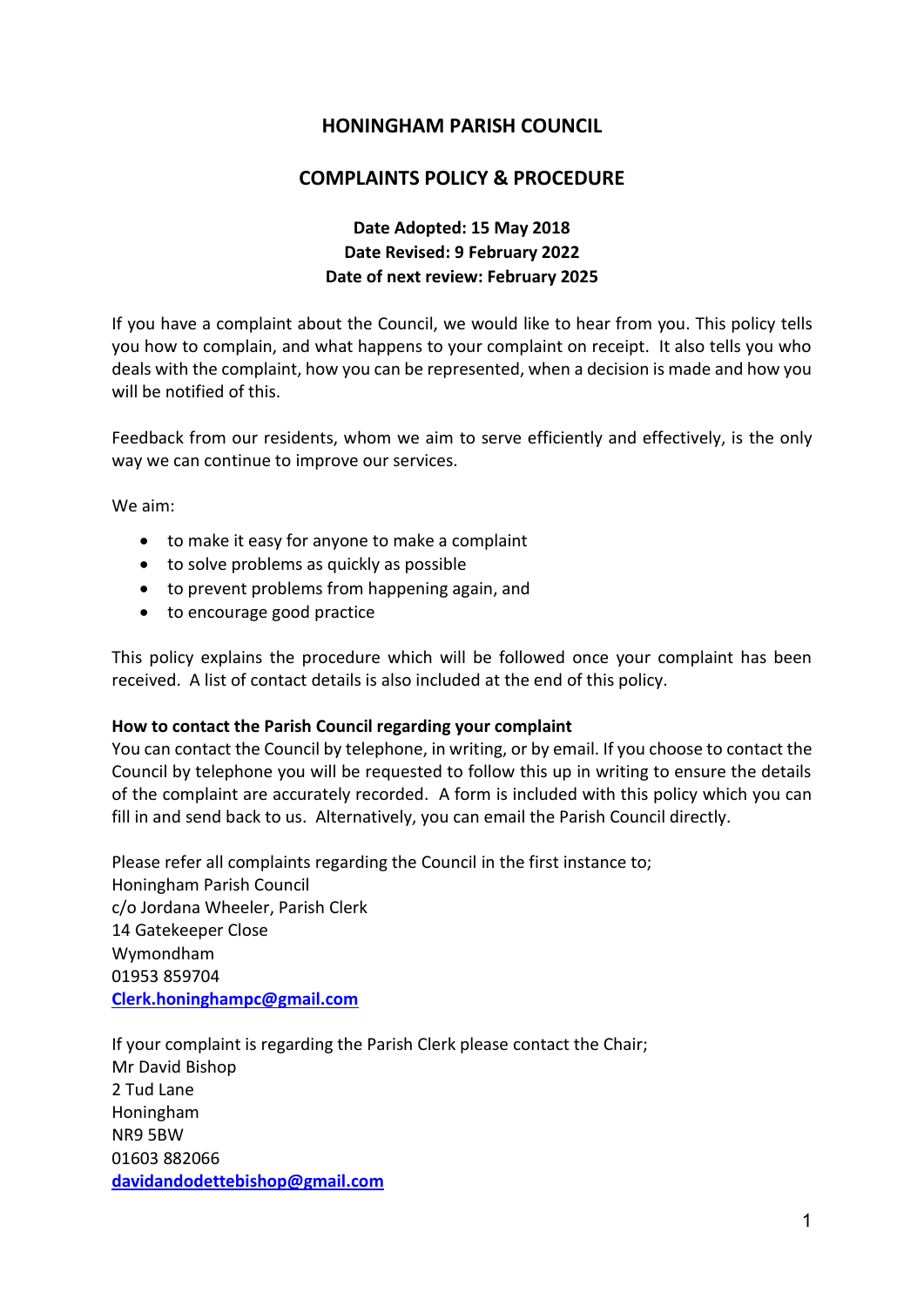## **Complaints which are not covered by this policy**

It is not always appropriate to deal with all complaints from members of the public under this complaints policy. The following examples of complaints need to be referred to the relevant body and would not be dealt with by this complaints policy. If this is the case you will be advised of this.

| Type of conduct        | Refer to                                                              |  |
|------------------------|-----------------------------------------------------------------------|--|
| Financial irregularity | <b>External Auditor</b>                                               |  |
|                        | PKF Littlejohn, https://www.pkf-littlejohn.com                        |  |
| Criminal activity      | The Police                                                            |  |
|                        | <b>Call 101</b>                                                       |  |
| Councillors conduct    | <b>Broadland District Council</b>                                     |  |
|                        | https://www.southnorfolkandbroadland.gov.uk/contact-us                |  |
| Employee conduct       | Internal disciplinary procedure dealt with through the Parish Council |  |
|                        | Contact the Chair                                                     |  |
| Data Breach            | Refer to Council's General Data Protection Regulation Policy          |  |
|                        |                                                                       |  |

#### **What will the Parish Council do when we hear from you**

We will deal with any comments about the Council as quickly as possible. We will investigate the complaint fully. We may be able to give you an answer straight away, or we may need more time to investigate what you have told us depending on the nature of the complaint.

We will contact you within 20 working days of the Council receiving the complaint in writing, and will either give you a full answer, or give you a progress report and explain why we need more time to investigate further. We will also tell you when you can expect a full answer. In most circumstances we will respond via email.

Your complaint will in the first instance be investigated by an officer of the council. If you remain dissatisfied then your complaint will be dealt with by a Committee of the council. If you have a complaint, we hope we will be able to find out what went wrong and take steps to make sure in won't happen again.

## **Confidentiality**

We will take care to maintain confidentiality. Full details of the complaint will only be given to those councillors/members of staff concerned. Due to the size of the council there may be circumstances where it is beneficial to share details of the complaint with the whole Council in order to resolve it. Your personal data will not be shared outside of the Council unless you give us permission for us to do so or there is a requirement to do so to resolve the matter. Please refer to the Council's privacy notice on the website.

The following procedure has been approved by Honingham Parish Council as a way of ensuring that complainants can feel satisfied that, at the very least, their complaint has been properly and fully considered.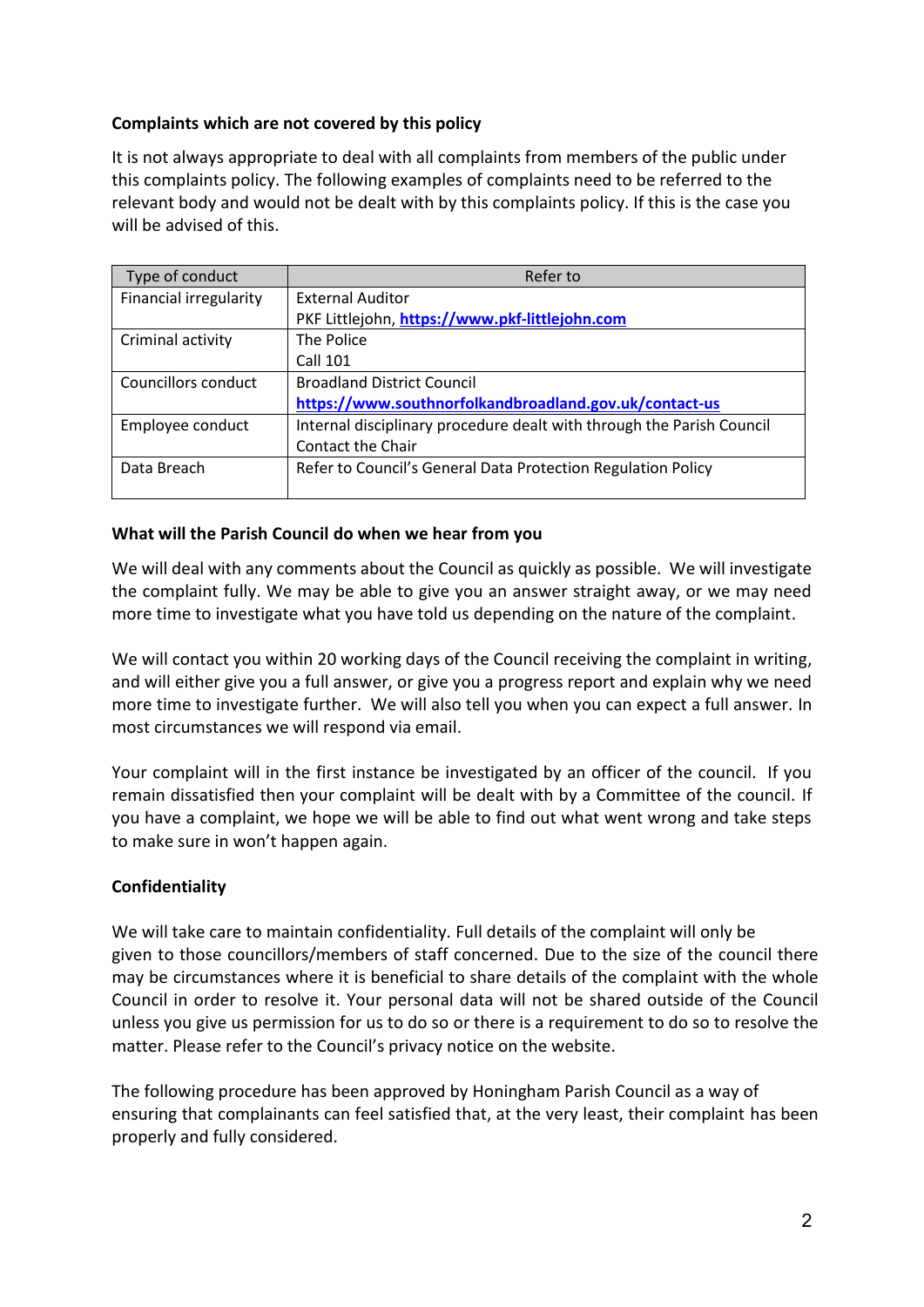### **Persistent or Repeat Complaints**

We will do our best to answer your complaint within the terms detailed in this policy. In the unfortunate circumstance where we answer a complaint fully, but further correspondence is received on that matter one acknowledgement only will be issued. The complaint will not be reinvestigated unless there is substantial new information which is deemed worthy of further consideration. This decision will be at the discretion of the Council.

### **Complaints Procedure**

#### **1. Informal complaint**

1.1 The Council envisages that most complaints can be resolved easily and amicably through this route. Complaints must be directed to the Clerk, or Chair if the complaint is about the Clerk. A complainant may advise a Councillor of the details of a complaint but individual Councillors are not able to resolve complaints and will not be able to discuss details of the complaint either formally or informally (e.g. by telephone). If a complainant approaches an individual Councillor wishing to submit a complaint they will be directed to this policy for the correct procedure.

1.2 If an informal approach does not resolve the issue, or the complaint is deemed particularly serious, the formal complaints procedure outlined below should be followed. The Parish Clerk (or Chair) will report any complaint resolved of by direct action with the complainant to the next Parish Council meeting. A summary may be provided but to ensure confidentiality exact details may not be shared at the Parish Council meeting.

## **2. Formal complaint**

2.1 If a complaint about the Council is notified to the Clerk or Chair in writing and is not able to be resolved informally then it shall be considered formally.

2.2 The Clerk [or other nominated officer] will carry out an initial investigation into the complaint and will, within 20 working days, provide the complainant with an update on progress, or a suggested resolution. If the complainant is satisfied with the resolution the complaint is closed. The Clerk will report to the Council at the next Parish Council meeting. The summary will exclude the names and other personal data of the complainant.

## **3. Other points of interest**

3.1 Complaints incident book - A complaints incident book will be kept in the Council Office. Staff involved in an incident or disagreement whether giving rise to complaint or not with a member of the public or councillor must enter the details of it in this book within 48 hours of the incident taking place. An incident is considered as a situation where voices are raised, strong language used or threatening or violent behaviour is experienced by whatever medium. All complaints received in writing will be entered in this book.